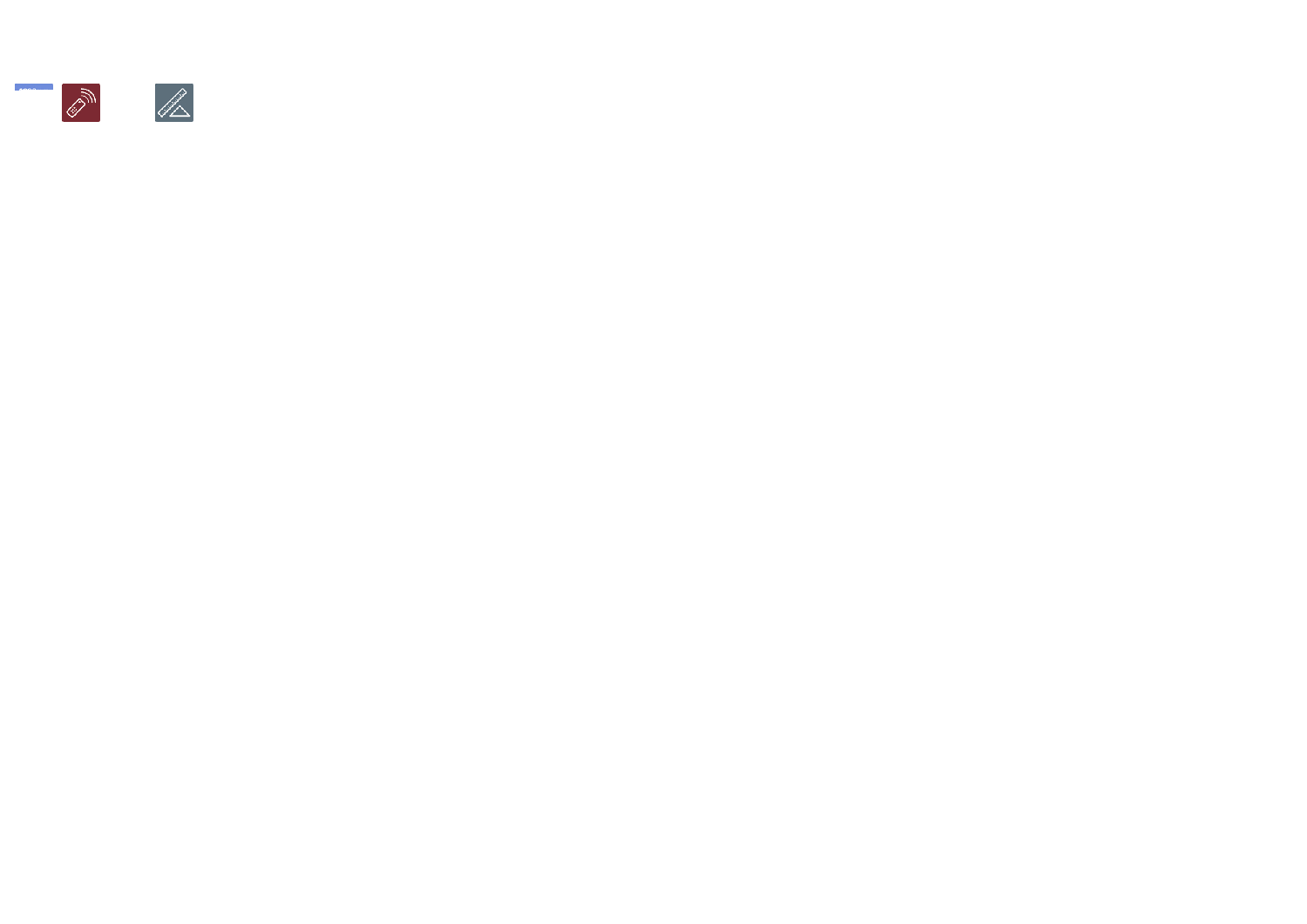## **Design Highlights**

Quick and simple mechanism installation.

Available with two different drop options. Standard drop is 740mm (29.1") and Long drop is 1200mm (47.2").

Full cable management keeps all power and signal cables as neat and tidy as possible.

Top cover panel finishes internal void in matching white satin finish.

Slotted mounting system provides easily adjustable installation for almost any projector.

Standard control box can also control a third party product such as a projector screen.



## VIEWS BELOW SHOW ACTION FROM IN POSITION TO DOWN POSITION





# PD3 VW5000 - Projector Drop Mechanism Technical Sheet

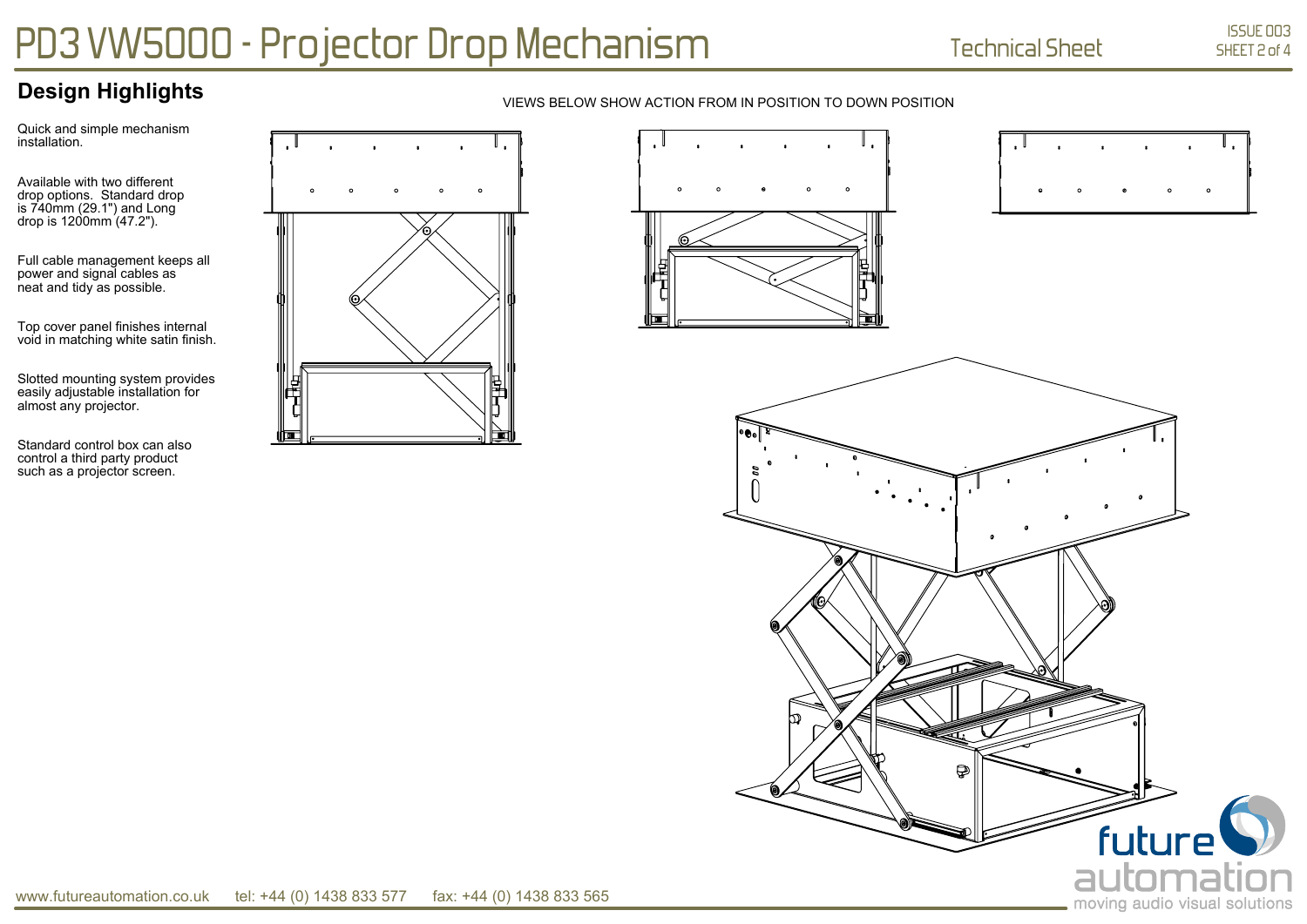## PD3 VW5000 - Projector Drop Mechanism Technical Sheet

## **Ceiling Details**